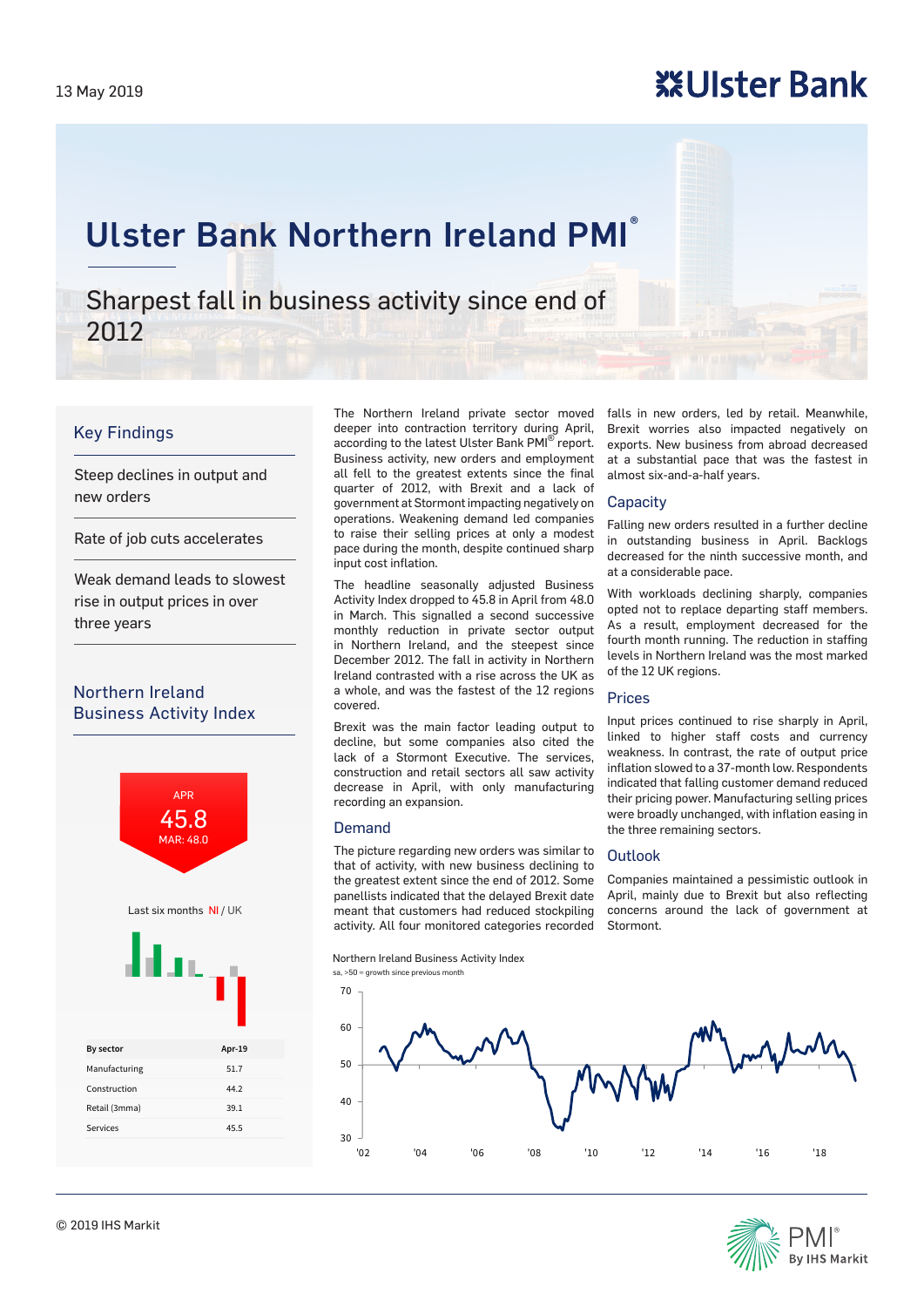## New Business Index



### Steep fall in new business

Northern Ireland companies recorded a third successive monthly fall in new orders during April. Moreover, the rate of contraction was substantial and the fastest since December 2012. Brexit was the principal factor leading new orders to fall, according to respondents, with some reports that customer stockpiling had reduced with the delay to the UK's leaving date. Some panellists suggested that the lack of government at Stormont impacted negatively on new business. All four broad sectors saw new orders decline, led by retail. Manufacturing new orders decreased for the first time in two-and-a-half years.



### By sector **Manufacturing Construction Retail (3mma) Services** Apr-19 49.0 43.4 40.0 46.8

## Outstanding Business Index



## Backlogs depleted to greatest extent

since late-2012

The steep reduction in new orders during April led companies to work through existing projects. As a result, backlogs of work decreased at a sharp pace, and one that was the strongest in almost six-and-a-half years. The fall in outstanding business in Northern Ireland was much faster than the UK average. As was the case with new orders, the decline in backlogs was widespread across the four broad sectors covered.



30 '02 '04 '06 '08 '10 '12 '14 '16 '18

By sector

|        | Manufacturing Construction Retail (3mma) |      |      | <b>Services</b> |
|--------|------------------------------------------|------|------|-----------------|
| Apr-19 | 45.7                                     | 38.2 | 42.9 | 42.3            |

## Employment Index



### Fourth successive reduction in employment

As has been the case in each month of 2019 so far, employment decreased in April. Furthermore, the rate of job cuts quickened and was the sharpest since October 2012. A number of respondents cited the nonreplacement of leavers, including departing EU workers. The construction sector was the only one to see a rise in employment during the month. The steepest job cuts were registered in services, where empoyment fell to the greatest extent since August 2012.



### By sector

|        | Manufacturing Construction Retail (3mma) |      |      | <b>Services</b> |
|--------|------------------------------------------|------|------|-----------------|
| Apr-19 | 46.7                                     | 50.9 | 49.1 | 44.8            |

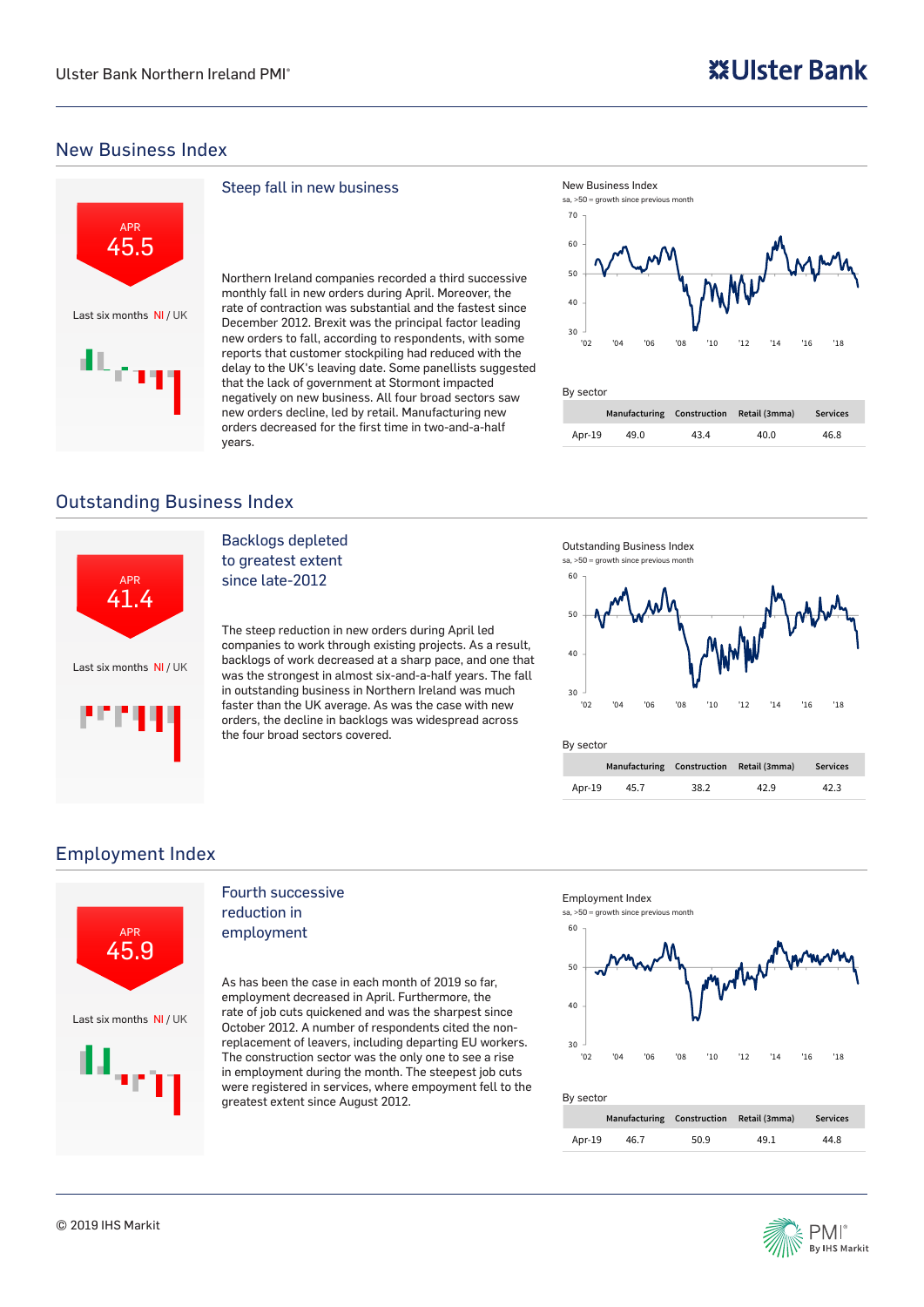## Input Prices Index



### Further sharp rise in input costs

Northern Ireland companies continued to record increases in input prices during April, with the rate of inflation little-changed from that seen in March. The rise in input costs in Northern Ireland remained faster than the UK average. According to respondents, higher staff costs and currency weakness were the principal factors driving input price rises. Sharp increases were recorded across all four monitored sectors, led by retail.



## By sector

|        | Manufacturing Construction Retail (3mma) |      |      | <b>Services</b> |  |
|--------|------------------------------------------|------|------|-----------------|--|
| Apr-19 | 62.4                                     | 63.9 | 68.5 | 63.6            |  |

## Prices Charged Index



### Modest increase in output prices

The rate of output price inflation softened for the third consecutive month in April. The latest increase in charges was only slight and the weakest in just over three years. While some respondents raised their selling prices in line with higher input costs, others reported that falling demand meant intense competition for orders. Inflation softened in the services, construction and retail sectors, while manufacturing selling prices were broadly unchanged from March.



### By sector

|        |      | Manufacturing Construction Retail (3mma) |      | <b>Services</b> |  |  |
|--------|------|------------------------------------------|------|-----------------|--|--|
| Apr-19 | 49.9 | 52.6                                     | 56.0 | 52.1            |  |  |

## Future Output Index



## Companies remain pessimistic at start of Q2

Negative sentiment was signalled again in April, extending the current sequence of pessimism to three months. Northern Ireland was again the only monitored region to predict a fall in activity over the coming year. Uncertainty around Brexit was the key factor depressing sentiment, while the lack of a Stormont Executive was also forecast to impact negatively on activity. Retailers signalled the lowest sentiment, while construction firms expect activity to be unchanged over the next 12 months. Optimism was registered in manufacturing and services, but the former posted the lowest confidence in the 26-month series history.



| Manufacturing Construction Retail (3mma) |      |      |      | <b>Services</b> |  |
|------------------------------------------|------|------|------|-----------------|--|
| Apr-19                                   | 54.7 | 50.0 | 36.1 | 51.5            |  |

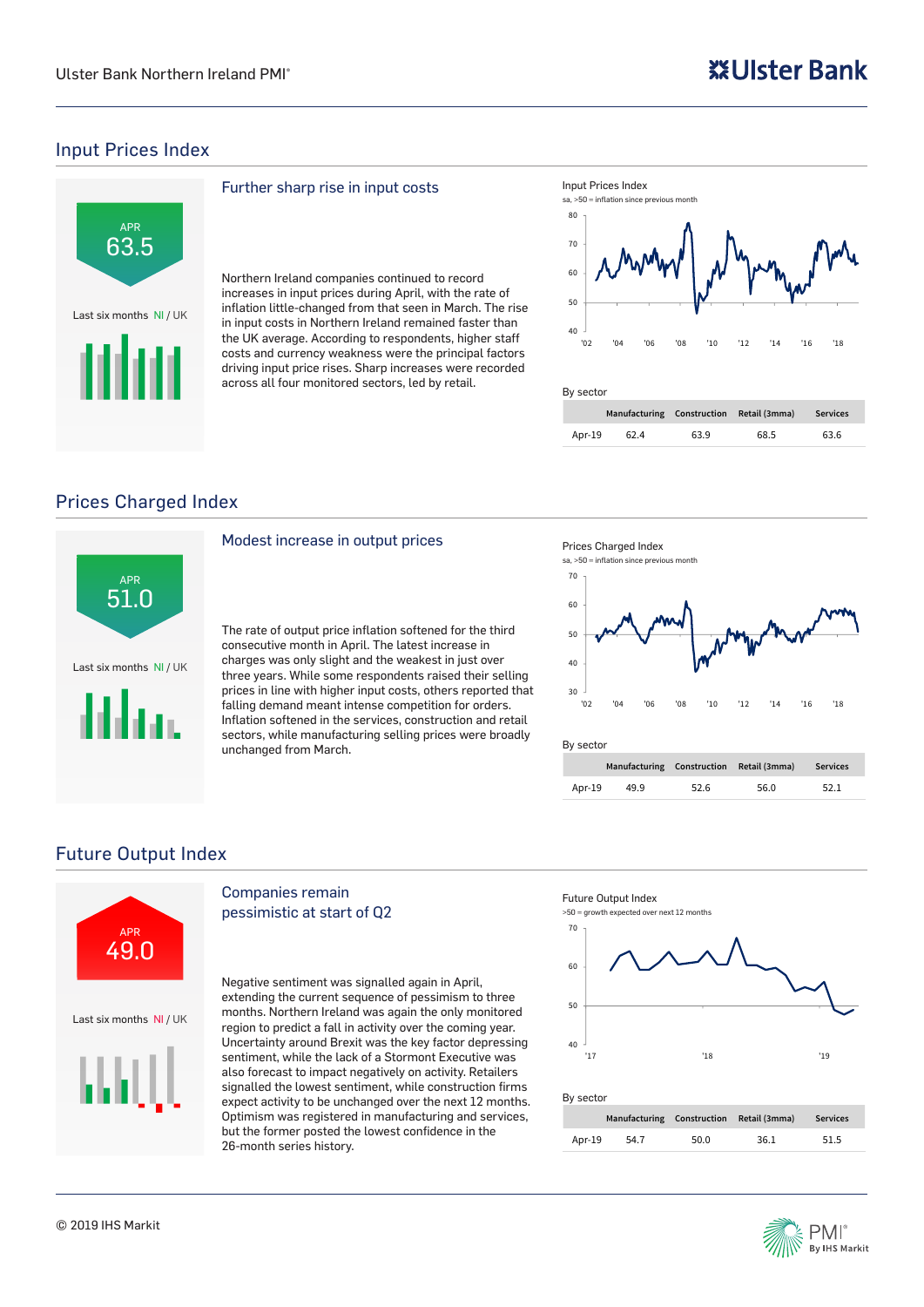## **※Ulster Bank**

## New Export Business Index



### New export orders contract sharply

April data pointed to another steep monthly decline in new export orders at Northern Ireland companies, with the rate of contraction the sharpest since November 2012. Panellists indicated that uncertainty around Brexit was the main reason for the latest decrease in new business from abroad.

Note: Export business is defined as from outside the UK.



New Export Business Index

## **Northern Ireland Export Climate Index** Note: Export markets are defined as no



Last six months



### Export Climate Index at 70-month low

The Northern Ireland Export Climate Index is calculated by weighting together national PMI output data according to their importance to the manufacturing exports of Northern Ireland. This produces an indicator for the economic health of the country's export markets.

The Northern Ireland Export Climate Index recorded 52.4 in April, down from 52.9 in March and signalling the weakest improvement in the climate for exporters since June 2013.

By far the largest single export market for Northern Ireland companies is the Republic of Ireland, where output growth was one of the softest in six years in April. The rate of expansion also slowed in the US, while Canada saw manufacturing production fall for the first time in two-and-a-half years. On a more positive note, the eurozone's largest two economies – Germany and France – saw an improved performance in April.





### Top export markets, Northern Ireland

| Rank           | <b>Market</b>       | Weight | Output Index,<br>Apr-19 |
|----------------|---------------------|--------|-------------------------|
| $\mathbf{1}$   | Republic of Ireland | 41.0%  | 53.4                    |
| $\overline{2}$ | <b>USA</b>          | 13.8%  | 53.0                    |
| 3              | Canada              | 6.6%   | 48.9                    |
| 4              | Germany             | 5.8%   | 52.2                    |
| 5              | France              | 5.1%   | 50.1                    |

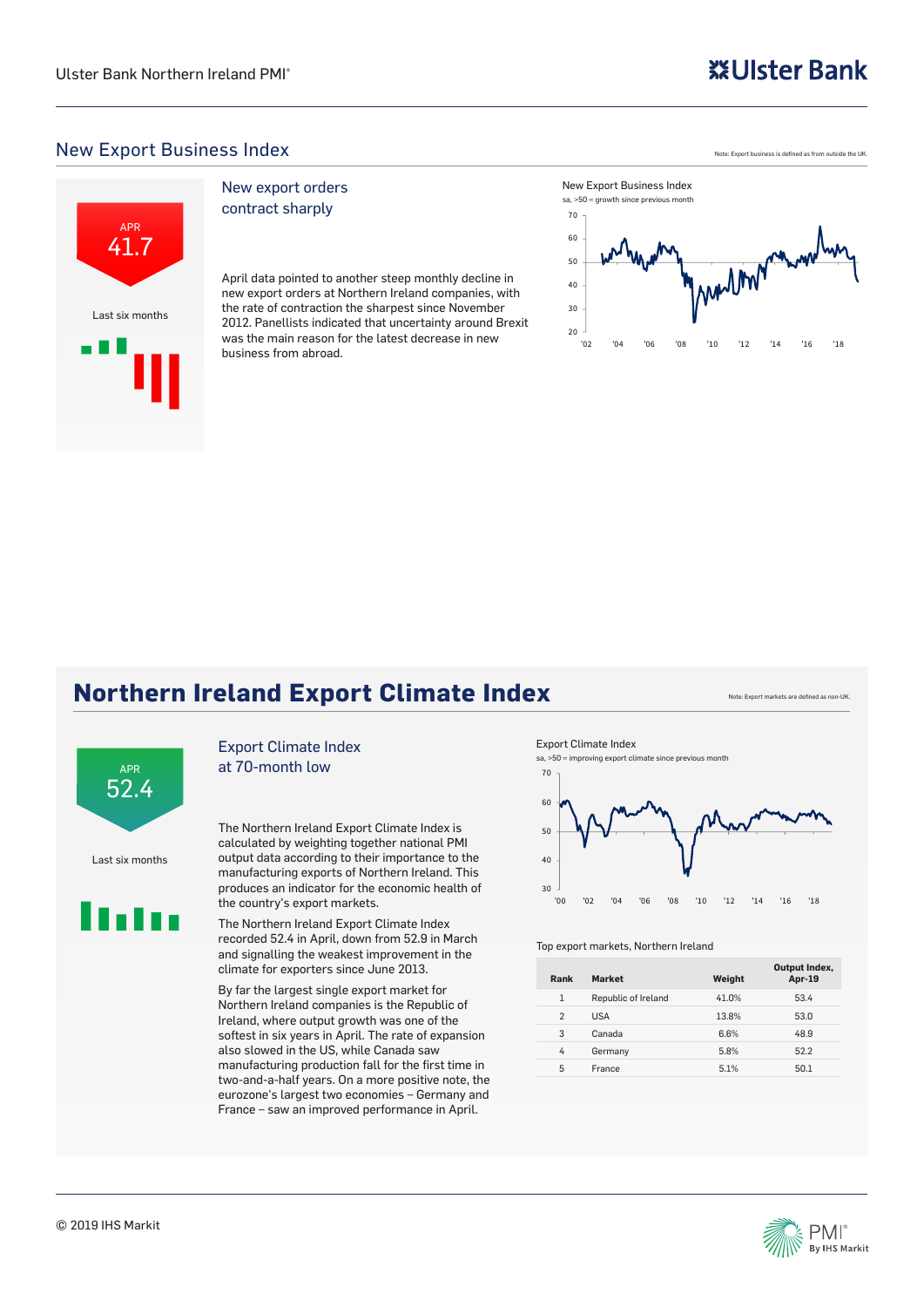## **Northern Ireland Industry Specialisation**

Location quotients (LQs) are useful measures of regional economic specialisation and offer a means to identify industry clusters at a local level. They are ratios derived by comparing the share of sector output (or gross value added) in regions with the national share of output in the same sector.

Focusing on the manufacturing and service sectors in isolation, a location quotient is calculated by taking a sector's proportion of regional output and comparing it with the UK-wide share of output in the sector. An LQ of 1.0 in a sector means that the region and the UK as a whole are equally specialised in that sector. An LQ greater

Manufacturing specialisation: Northern Ireland

| Rank           | <b>Sector</b>                           | LQ.  | <b>UK Output Index,</b><br>Apr-19 (3mma) |
|----------------|-----------------------------------------|------|------------------------------------------|
| $\mathbf{1}$   | Food & Drink                            | 1.72 |                                          |
| 2              | Machinery & Equipment                   | 1.20 |                                          |
| 3              | <b>Other Manufacturing</b>              | 1.16 |                                          |
| 4              | Electrical & Electronic                 | 1.08 |                                          |
| 5              | <b>Textiles &amp; Clothing</b>          | 0.92 |                                          |
| 6              | Wood & Paper                            | 0.89 |                                          |
| $\overline{7}$ | Metals & Metal Products                 | 0.78 |                                          |
| 8              | <b>Transport Equipment</b>              | 0.74 |                                          |
| 9              | <b>Chemicals, Rubber &amp; Plastics</b> | 0.68 |                                          |
|                |                                         | 40   | 50<br>55<br>60<br>45                     |

than 1.0 indicates that the sector has a greater economic footprint in the region than it does for the UK as a whole.

The tables below rank the location quotients for Northern Ireland, broken down by manufacturing and services sub-sectors. The UK Output Index for each sub-sector is also displayed.

Services specialisation: Northern Ireland

| Rank           | Sector                                        | LQ   |    |    | <b>UK Business Activity</b><br>Index, Apr-19 (3mma) |    |
|----------------|-----------------------------------------------|------|----|----|-----------------------------------------------------|----|
| 1              | Hotels, Restaurants & Catering                | 1.31 |    |    |                                                     |    |
| $\overline{2}$ | Other personal/consumer Services              | 1.23 |    |    |                                                     |    |
| 3              | <b>Transport &amp; Communication Services</b> | 1.20 |    |    |                                                     |    |
| 4              | <b>Business-to-business Services</b>          | 0.85 |    |    |                                                     |    |
| 5              | <b>Financial Intermediation</b>               | 0.84 |    |    |                                                     |    |
| 6              | <b>Computing &amp; IT Services</b>            | 0.84 |    |    |                                                     |    |
|                |                                               |      | 45 | 50 | 55                                                  | 60 |

## **UK Sector Focus: Electronics & Electrical Equipment**

Output Index



Last six months\*



\*3mma

### PMI hints at potential slowdown in UK tech equipment sector in Q2

Latest PMI data highlighted the risk of a potential slowdown in the UK's electronics & electrical equipment sector after a solid opening quarter of the year.

Production in the sector continued to rise at a healthy rate in the three months to April, in part reflecting recent efforts by firms to stockpile goods in advance of the UK's expected exit from the EU. However, this masked a weaker underlying trend in demand, with inflows of new work falling for the first time in over three years amid a deepening decline in export sales that stretches back to last autumn.

With backlogs being depleted, firms reported the lowest optimism towards future output for six-and-a-half years. They also displayed an increasing reluctance to take on new staff, with the sector seeing its first net job losses since late-2009.

Output Index

sa, >50 = growth since previous month (3mma)



### New Orders Index

sa, >50 = growth since previous month (3mma)



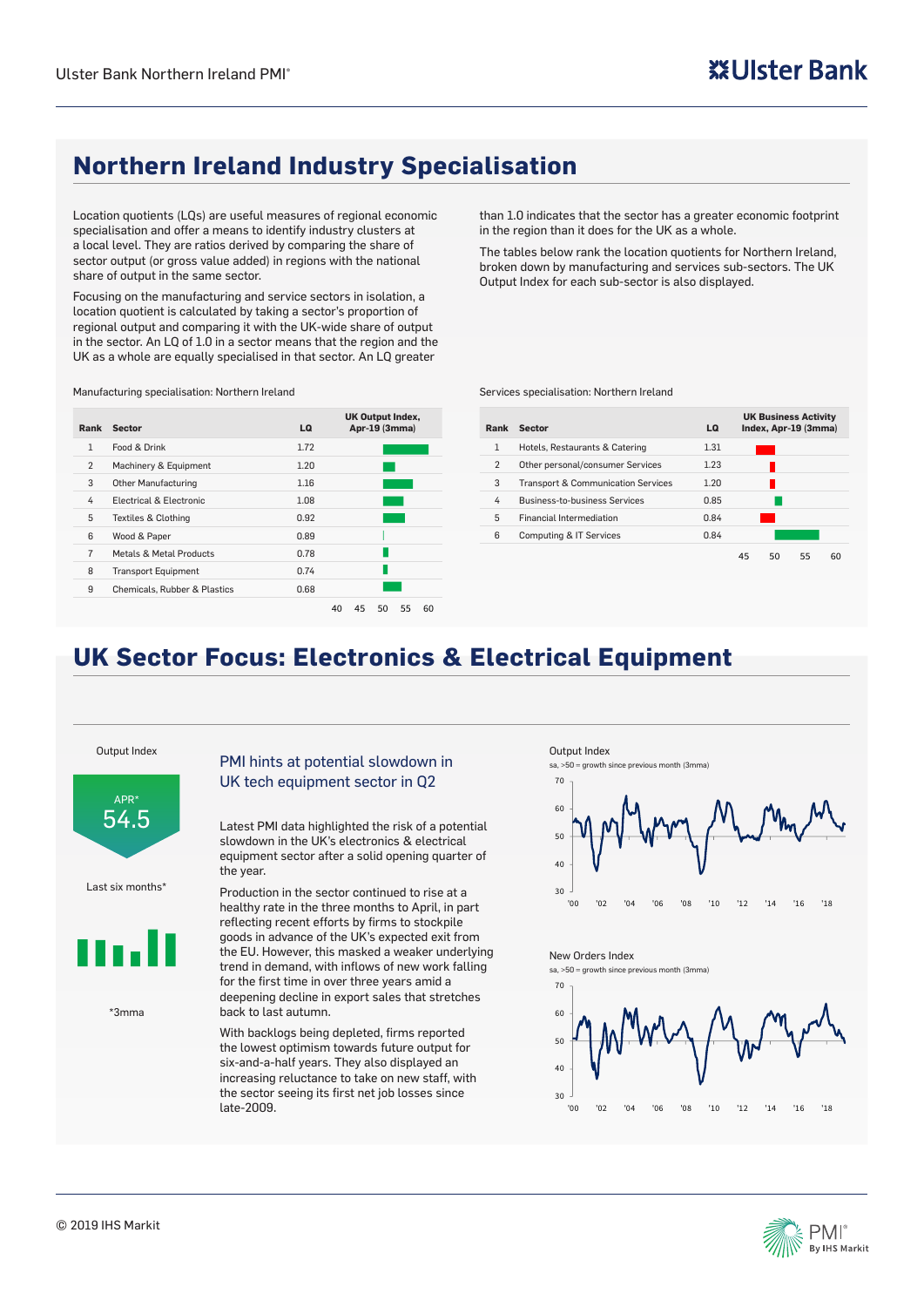## **UK Regional Rankings**

### Business Activity

The North West continued to lead growth in business activity in April, with the region seeing its strongest pace of expansion for seven months. There were also faster increases in output in Wales, the West Midlands and Yorkshire & Humber, ranked second, third and fourth respectively, while the South East returned to growth after stagnating in March. The East Midlands, Scotland and the North East each saw modest rises in business activity, the latter ending a seven-month sequence of contraction. April saw marginal decreases in output across the South West and London. In the East of England and Northern Ireland, rates of contraction accelerated to the quickest since 2012.

### Employment

The West Midlands topped the rankings for job creation in April, ahead of Scotland. The North West, Yorkshire & Humber and the South East meanwhile saw only modest increases in employment, and Wales broadly no change. Workforce numbers fell in all remaining areas, with Northern Ireland recording the steepest decline – its sharpest in six-and-a-half years.